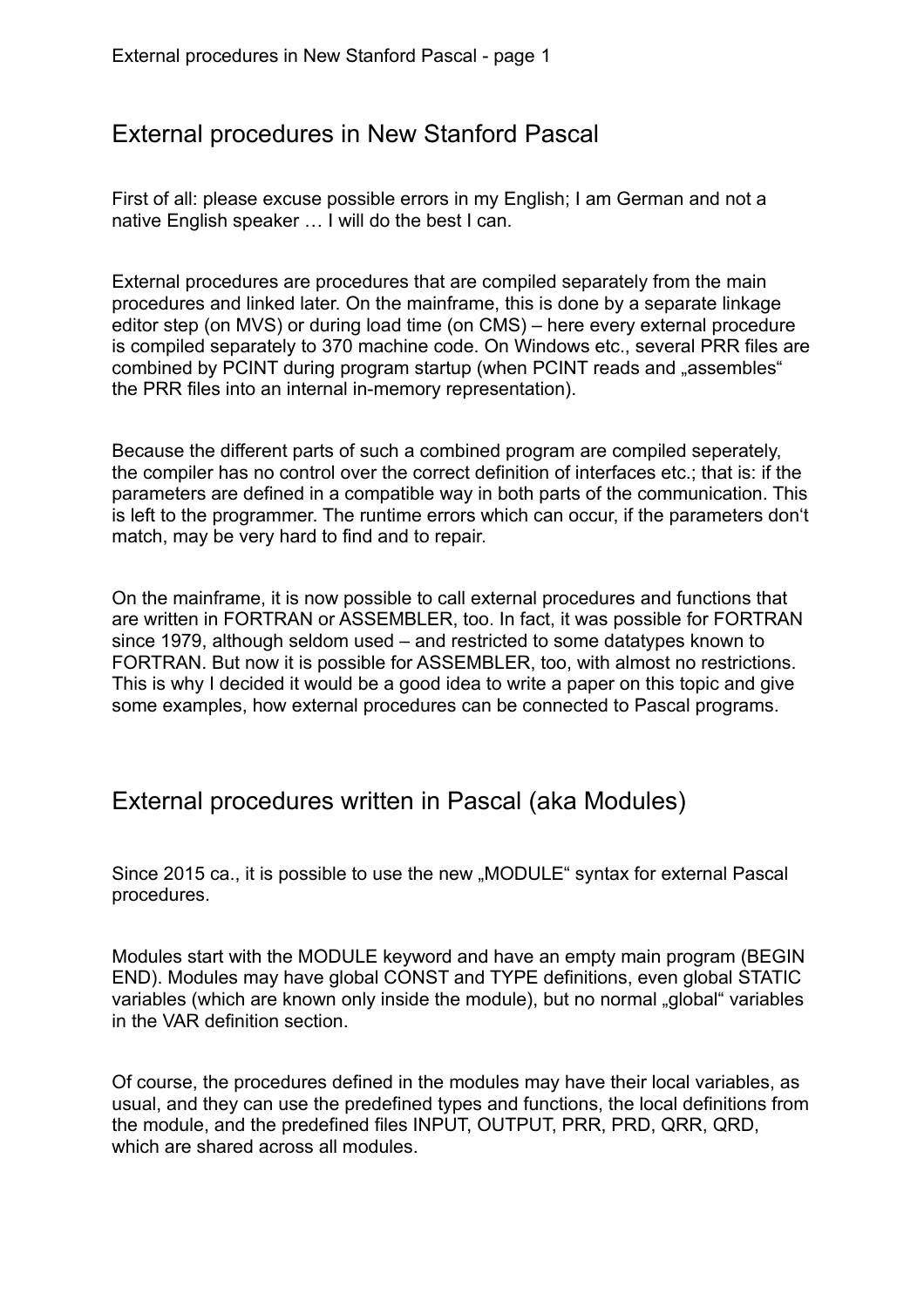The procedures and functions defined in a module are visible to the linkage editor (that is: known outside the module), if they appear at the top level of the module. If not (level 2 and lower), they are not known to the linker.

You can limit the visibility of a procedure to the module, if you add the LOCAL keyword to the procedure or function definition, for example:

local procedure PLOC (x : integer); begin end;

will not be visible outside the module, even if it appears at level 1.

The number of external procedures and functions inside a module is not limited. You can group procedures and functions into modules as you like, depending on the needs of your application.

For example:

the Pascal runtime contains a module PASLIBX (Pascal library extended), which has different external entries. \$PASSTR, \$PASLIB, \$PASMAT and \$PASMEM are called by the compiler, when certain functions are needed. But is also contains procedures CMSX and WINX, used to pass commands to CMS and Windows, respectively.

You can find the source code of PASLIBX on the GitHub repository.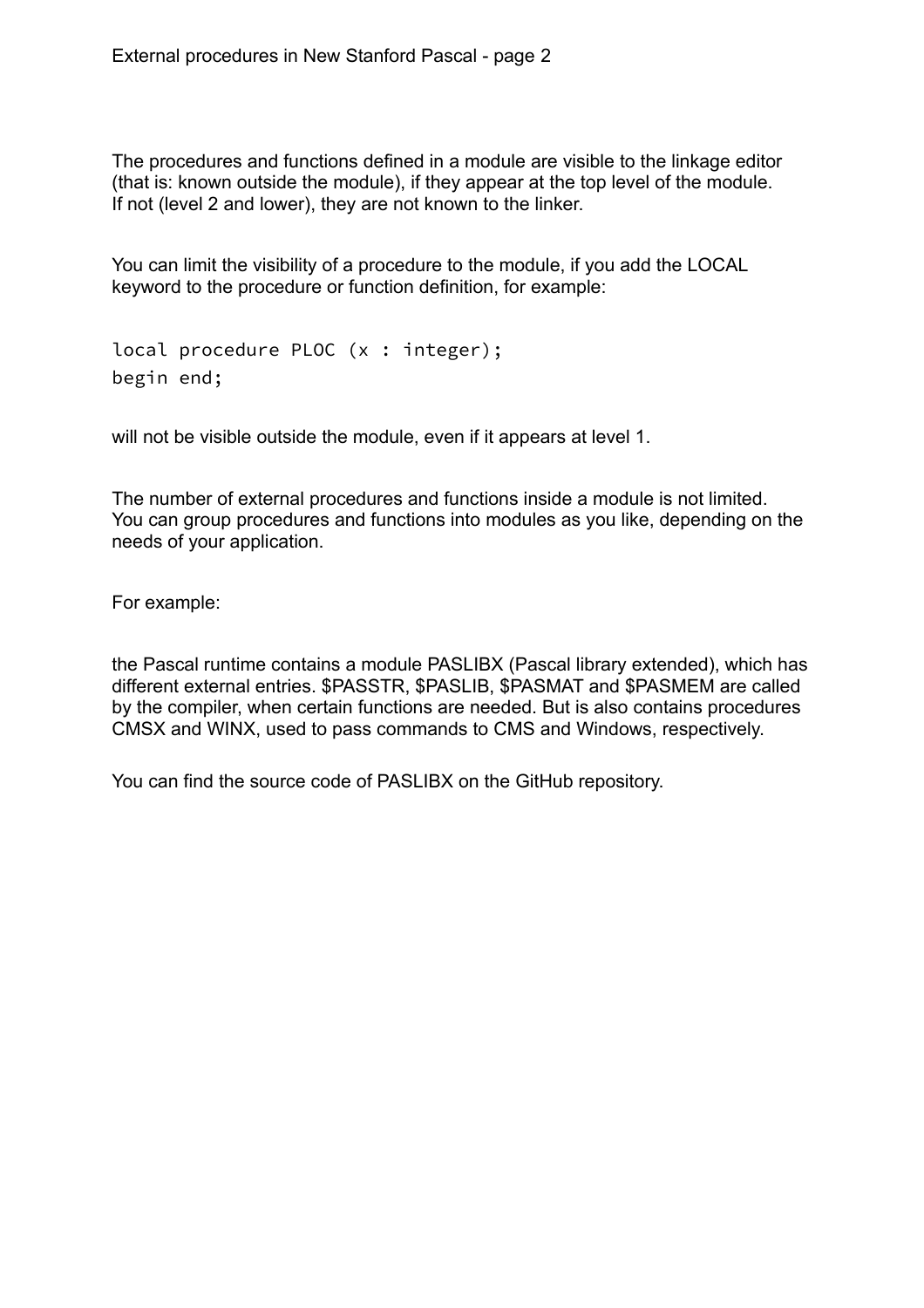Here is an example of an external Pascal module:

```
module $PAS2PAS ;
//$A+type CHAR20 = array [ 1 .. 20 ] of CHAR ;procedure PAS2PAS (X1 : INTEGER ; var X2 : INTEGER ; T1 : CHAR20 ; var
              T2 : CHAR20 ) ;
  begin (* PAS2PAS *)WRITELN ( 'pas2pas: x1 = ', X1 ) ;
    WRITELN ( 'pas2pas: x2 = ' , X2 ) ;
    WRITELN ( 'pas2pas: t1 = \langle ' , T1 , ' \rangle ' ) ;
    WRITELN ( 'pas2pas: t2 = <' , T2 , '>' ) ;
    X2 := 5;
   T2 := 'string from pas2pas' ;
  end (* PAS2PAS *) ;
function PAS2Pf ( X1 : INTEGER ; x2 : INTEGER ) : integer ;
  begin (* PAS2pf *)pas2pf := (x1 + x2) div 2;end (* PAS2PAS *) ;
begin (* HAUPTPROGRAMM *)end (* HAUPTPROGRAMM *) .
```
Both the procedure and the function are known to the linkage editor, because they are defined at level 1 and no local keyword was specified (take care: the external names should not exceed 8 characters).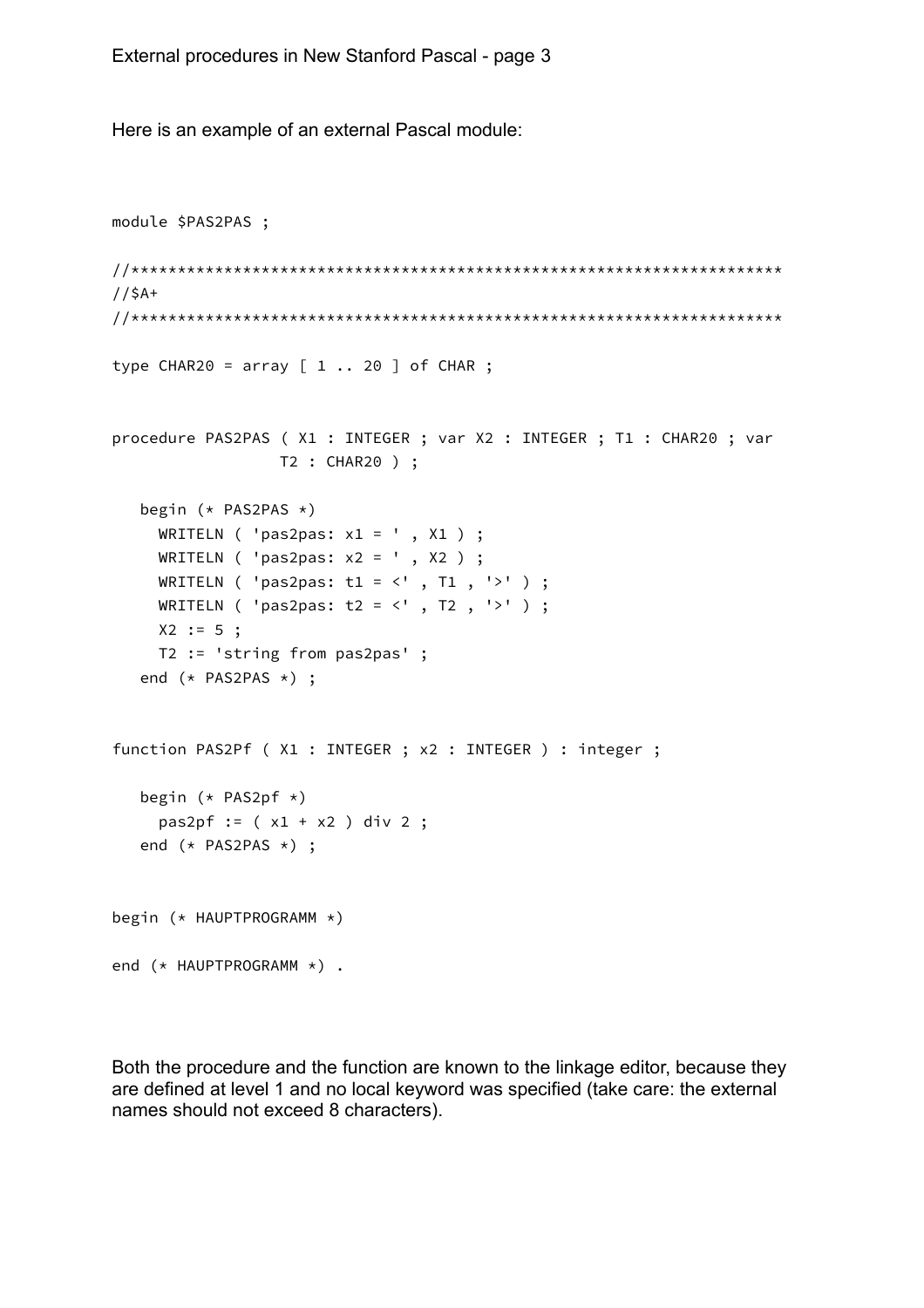To call the external function and the external procedure from the previous page, the calling program has to use the following code:

```
...
procedure PASCAL_TO_PASCAL ( X1 : INTEGER ; var X2 : INTEGER ; T1 :
                            CHAR20 ; var T2 : CHAR20 ) ;
    EXTERNAL 'PAS2PAS' ;
function PAS_TO_PAS_FUNC ( X1 : INTEGER ; X2 : INTEGER ) : INTEGER ;
    EXTERNAL 'PAS2PF' ;
begin (* HAUPTPROGRAMM *)
   //******************************************************************
   // set variables and test call of PASCAL proc 
   //******************************************************************
  I := 42;N := 42;
   C1 := 'Test string 1' ;
   C2 := 'Test string 2' ;
  WRITELN ( 'Values before PAS2PAS call:' ) ;
  WRITELN ('i = ' , I );
   WRITELN ( 'n = ' , N ) ;
  WRITELN ( 'c1 = \langle ' , C1 , ' \rangle ' );
  WRITELN ( 'c2 = \langle ' , C2 , ' \rangle ' ) ;
  PASCAL_TO_PASCAL ( I , N , C1 , C2 ) ;
   WRITELN ( 'Values after PAS2PAS call:' ) ;
  WRITELN ( 'i = ' , I ) ;WRITELN ('n = ' , N );
  WRITELN ( 'c1 = \langle ' , C1 , ' \rangle ' ) ;
   WRITELN ( 'c2 = <' , C2 , '>' ) ;
   //******************************************************************
   // test call of external functions 
   //******************************************************************
   XRES := PAS_TO_PAS_FUNC ( 20 , 30 ) ;
   WRITELN ( 'PAS_TO_PAS_FUNC (20, 30) RETURNS ' , XRES ) ;
end (* HAUPTPROGRAMM *) .
```
It is not necessary to use a longer name for the external procedure and specify an alternate external name on the EXTERNAL clause, but it is possible …

you can use the original short name, if you wish and use only EXTERNAL ;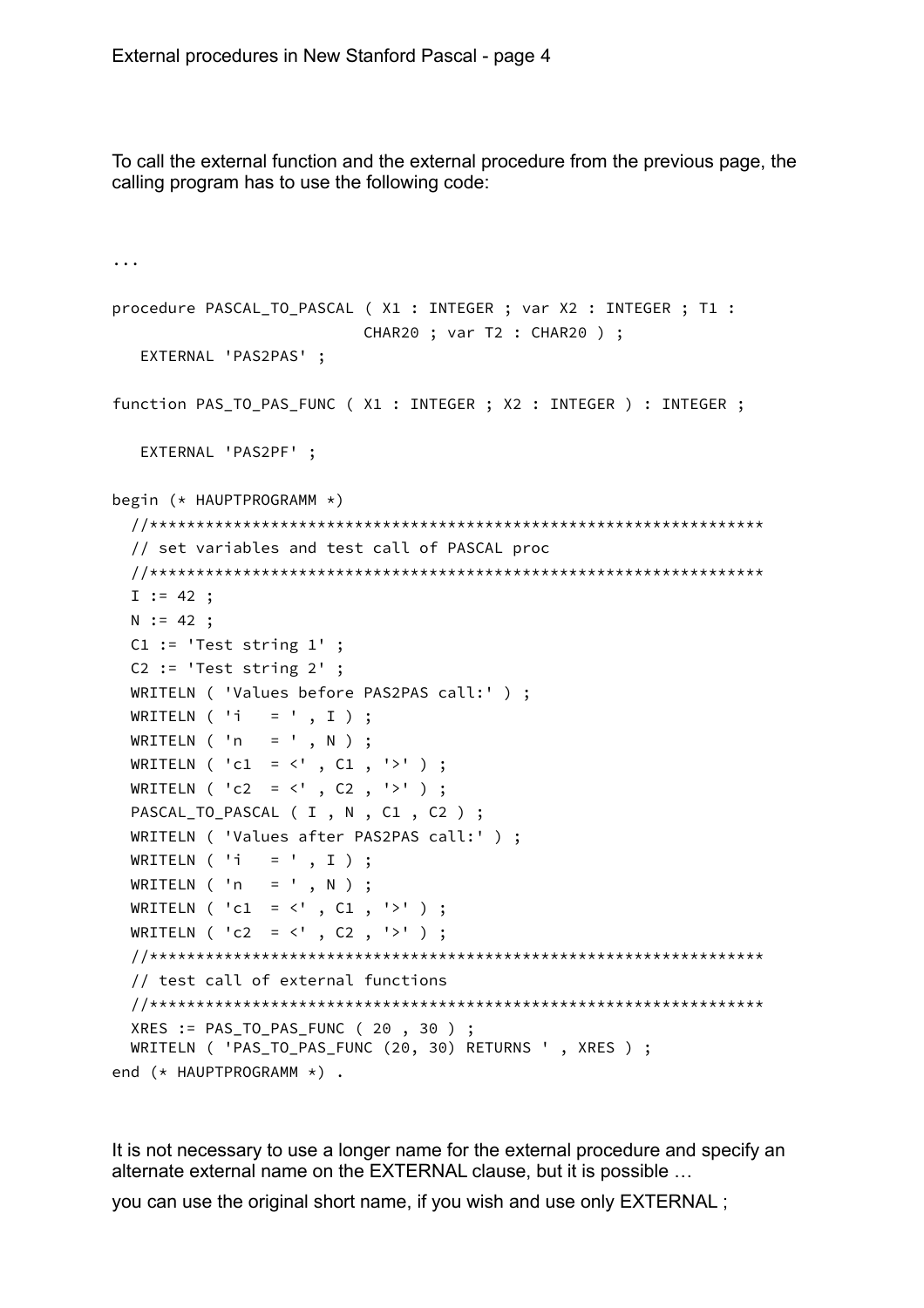# External procedures written in FORTRAN

If the external procedure or function is written in FORTRAN, you have to specify it on the EXTERNAL definition on the Pascal side.

Example:

```
procedure PASCAL_TO_FORTRAN ( X1 : INTEGER ; var X2 : INTEGER ; T1 :
                             CHAR20 ; var T2 : CHAR20 ) ;
    EXTERNAL FORTRAN 'PAS2FTN' ;
function PAS_TO_FTN_FUNC ( X1 : INTEGER ; X2 : INTEGER ) : INTEGER ;
    EXTERNAL FORTRAN 'PAS2FF' ;
```
Again, the alternate name on the EXTERNAL statement is not needed, if the original name of the procedure or function can be used. The compiler translates those names to uppercase, BTW (but not the alternate names inside the quotes).

Maybe the external FORTRAN names are limited to 6 chars; I could not test it, because I had no FORTRAN compiler available on MVS or CMS. I did my tests using ASSEMBLER subroutines which simulated the FORTRAN behaviour.

FORTRAN has several peculiarities, compared to Pascal and ASSEMBLER:

- all parameters must be passed by reference, no call by value
- the last parameter (address) must have the leftmost bit set
- function results have to be returned in register zero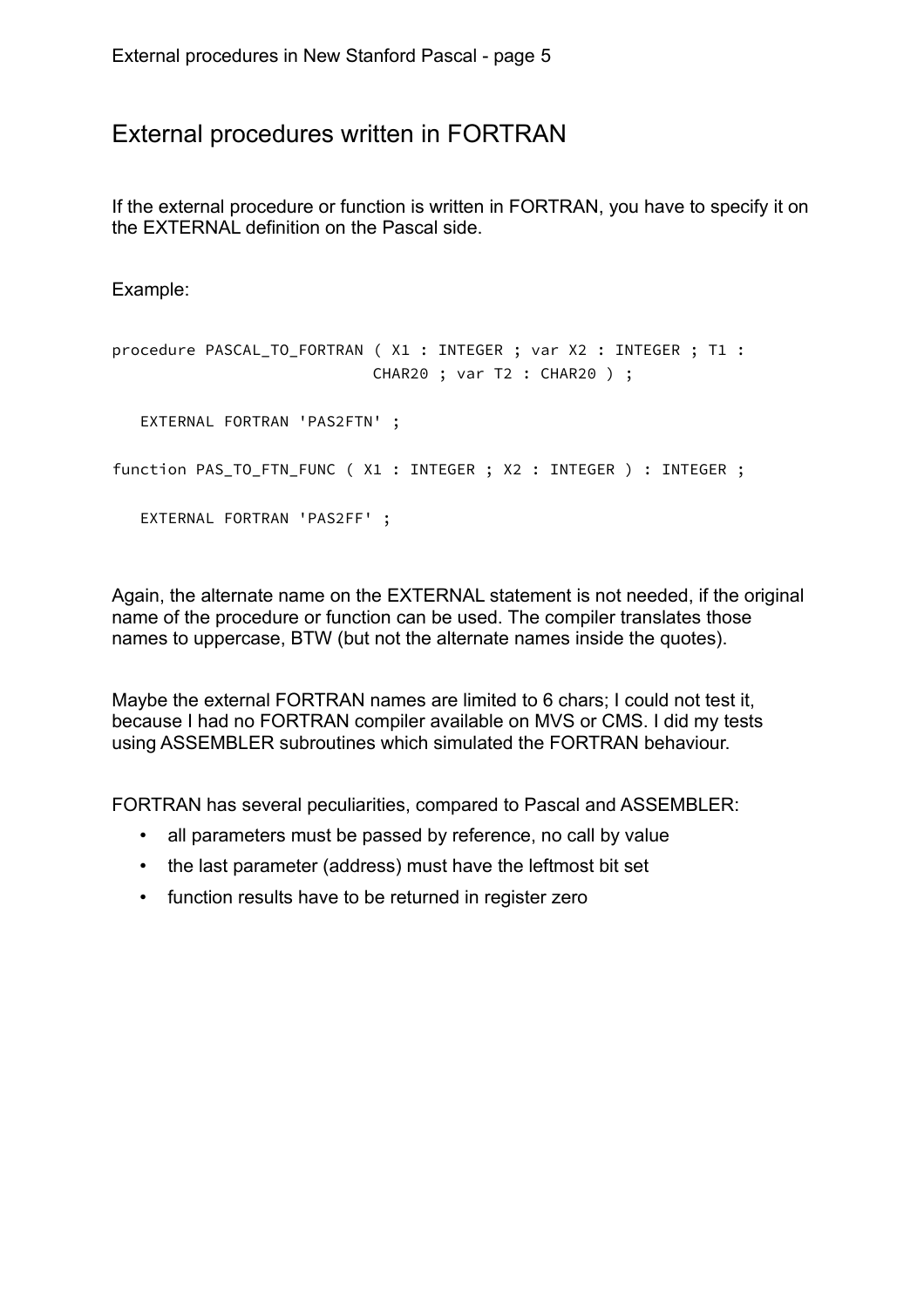The Pascal compiler does some additional work, so that the call to FORTRAN subroutines works correctly.

For example, if you look again at the external definition from the previous page:

```
procedure PASCAL_TO_FORTRAN ( X1 : INTEGER ; var X2 : INTEGER ; T1 :
                             CHAR20 ; var T2 : CHAR20 ) ;
```

```
 EXTERNAL FORTRAN 'PAS2FTN' ;
```
Because Fortran does not support call-by-value, Pascal copies the X1 value into a temporary variable (a so-called dummy argument – I borrowed this terminology from PL/1) and passes the address of this variable. So the value of the original variable X1 will never change, even if the FORTRAN subroutine decides to change the parameter :-)

X2 is passed as address, no problem (the var symbol tells Pascal to do call-byreference, too, which perfectly matches the FORTRAN logic)

I don't know exactly what happens to T1 and T2, but I guess, both values are passed by address in the same way. It will be a problem anyway for FORTRAN to do something sensible with the two character arrays.

Please look at the ASSEMBLER source code for PAS2FTN which is shown at the next page. The FORTRAN compiler uses the normal linkage conventions, which is generated by Pascal, too, in this case (this is NOT true, BTW, for Pascal-to-Pascal communications).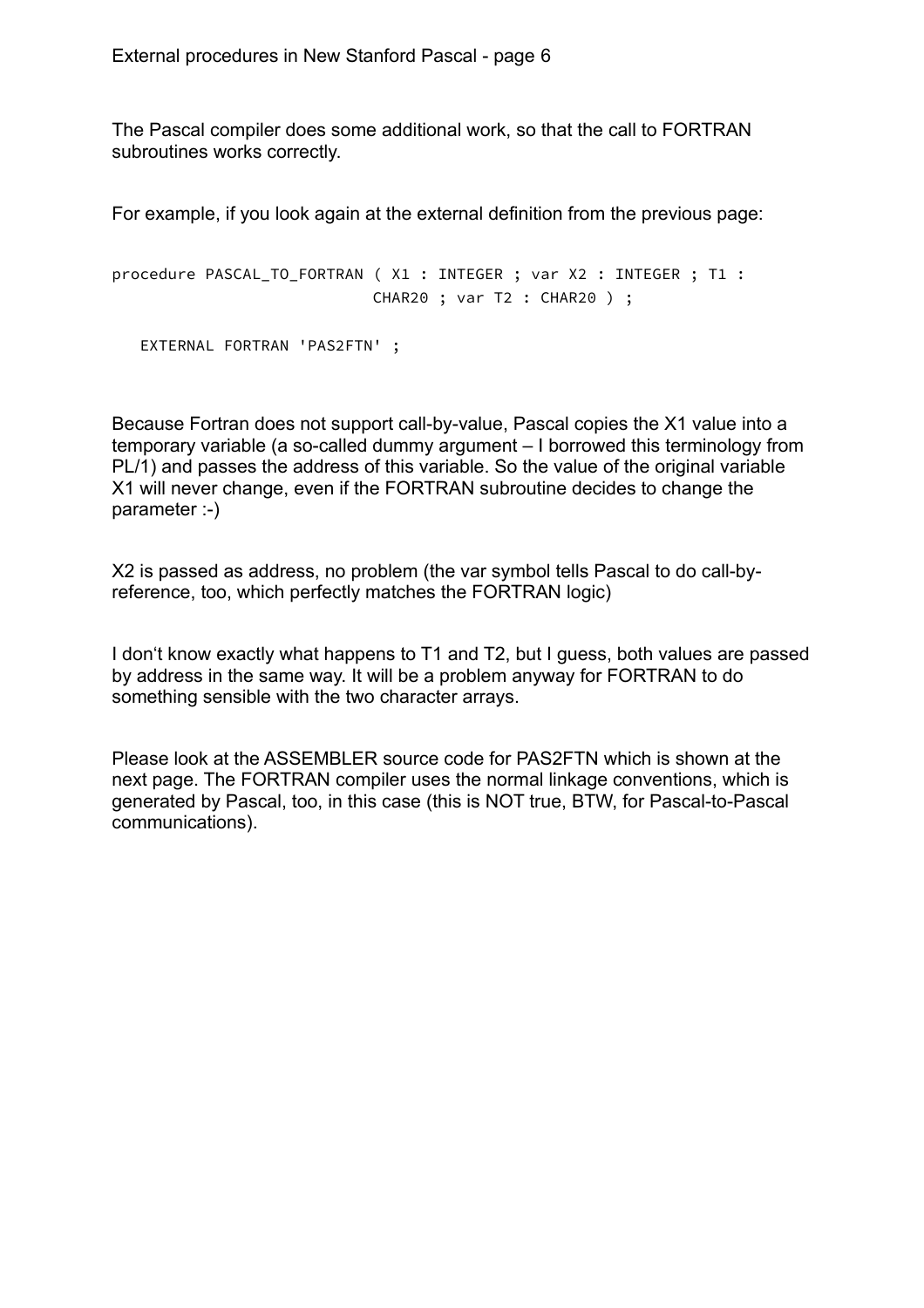#### External procedures in New Stanford Pascal - page 7

```
PAS2FTN TITLE 'ASSEMBLER SUBROUTINE CALLABLE FROM PASCAL'
\starPascal prototype =
\star\star\starprocedure PASCAL_TO_FORTRAN ( X1 : INTEGER ;
                           var X2 : INTEGER ;
\starT1 : CHAR20 ;
\starvar T2 : CHAR20 ) ;
\star\star\starEXTERNAL FORTRAN 'PAS2FTN' ;
\starbecause the subroutine is specified as
\starEXTERNAL FORTRAN, all parameters are passed
\starby reference, and the leftmost bit is set
\staron the last parameter address
\star\starPAS2FTN CSECT
      STM R14, R12, 12(R13)
      LR 1
          R11,R15
                        LOAD BASE REGISTER
      USING PAS2FTN, R11
      LA R15, SAVEAREA
      ST R15,8(R13)
      ST R13,4(R15)
      LR R13, R15
\star\starfetch parameter addresses
\starR2,R5,0(R1)
      LM
work on parameters
\star\starLA
          R6,8
      ST<sub>1</sub>
          R6,0(R2)will change dummy arg only
      LA
          R6,8
      ST
          R6,0(R3)set X2 to 7
\star
```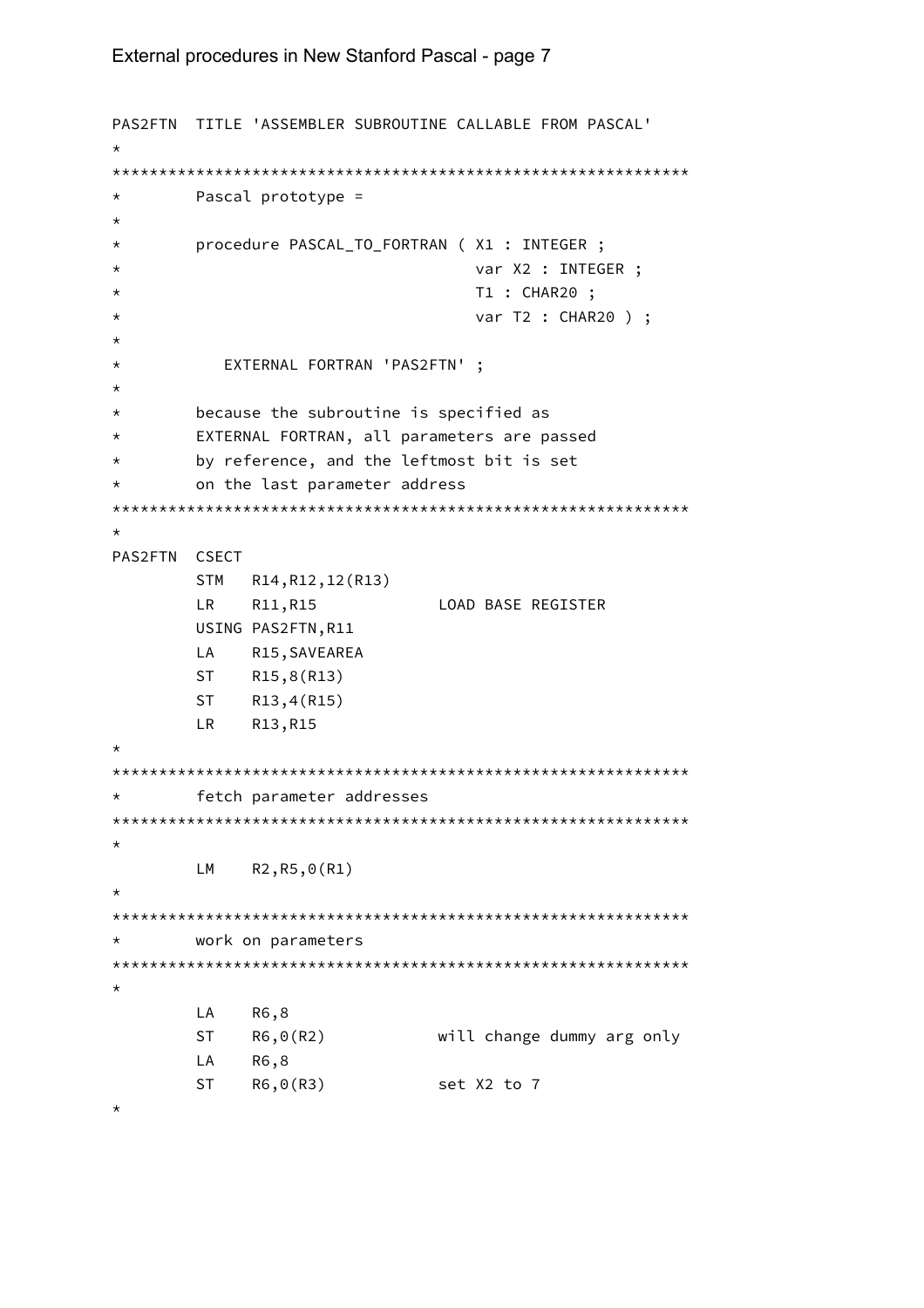```
LTR
       R5, R5
    BP
       R5POS
    MVC
       0(20, R5), = CL20'Last Addr. negative'
    \mathsf{B}OK
R5POS
    DS.
       0HMVC
       0(20,R5),=CL20'Last Addr. positive'
    DS
       ΘH
OK
\starexit (return to caller)
\starFXTT
    DS
       0HLR13, 4(R13)R14, R12, 12 (R13)
    LM
       R15, R15
    XR
       R14
    BR
    FIFCT
\stardefinitions
\star\starDS
       ODSAVEAREA DS
       18F
\overline{1}\starREGISTER ASSIGNMENTS
\starREGEQU
\starEND
```
Note: External functions in FORTRAN work very much the same way, but they have to put the function result into register zero before returning to the Pascal caller.

See the ASSEMBLER example for an external Pascal function (I decided to implement the same technique there  $-1$  did not want to use register 15, because the compiler wants the entry point of called functions staying there for optimization reasons).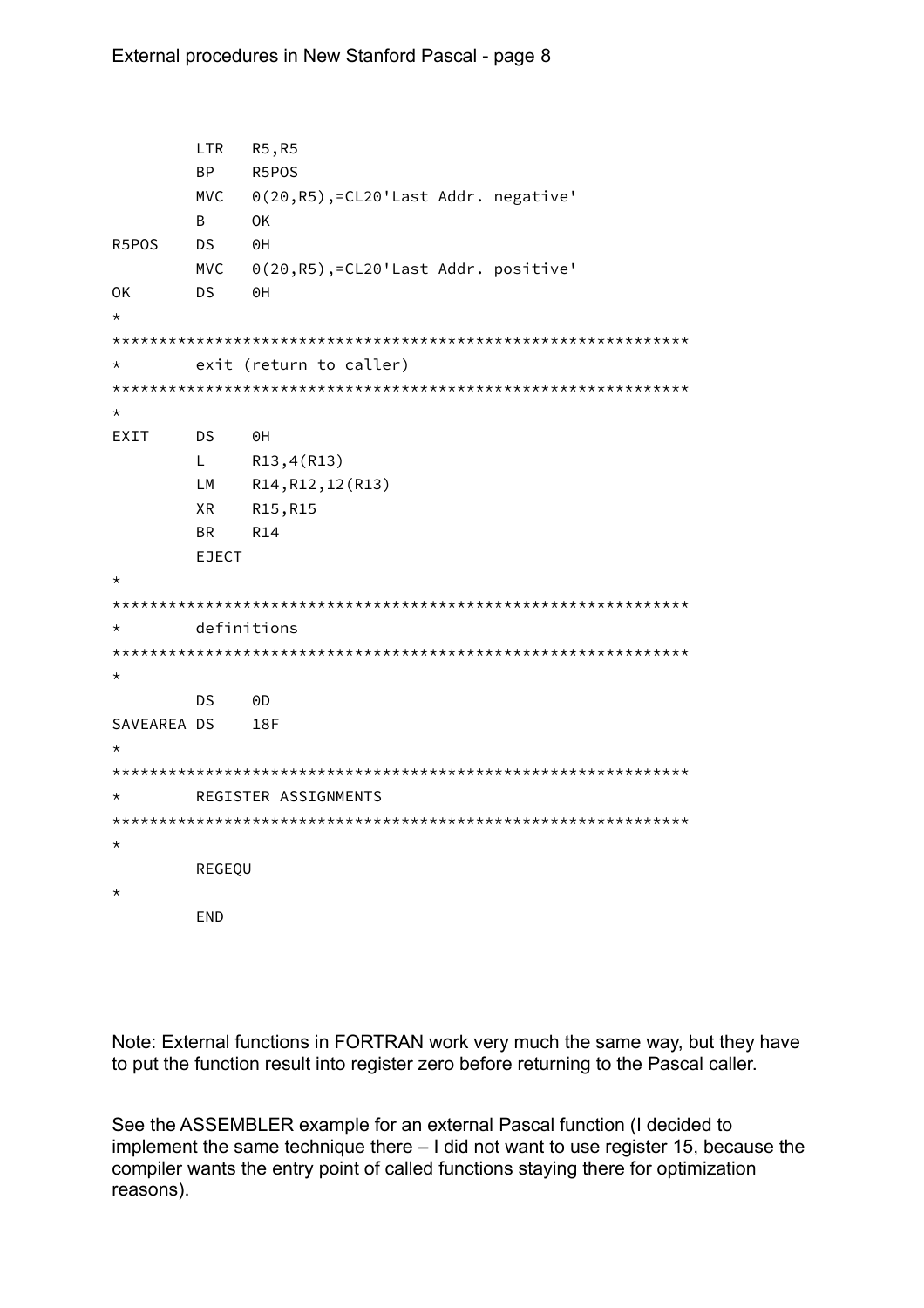## External procedures written in ASSEMBLER

If the external procedure or function is written in ASSEMBLER, you have to specify it on the EXTERNAL definition on the Pascal side.

Example:

```
procedure PASCAL_TO_ASSEMBLER ( X1 : INTEGER ; var X2 : INTEGER ; T1 :
                               CHAR20 ; var T2 : CHAR20 ) ;
    EXTERNAL ASSEMBLER 'PAS2ASM' ;
function PAS_TO_ASM_FUNC ( X1 : INTEGER ; X2 : INTEGER ) : INTEGER ;
    EXTERNAL ASSEMBLER 'PAS2AF' ;
```
Again, the alternate name on the EXTERNAL statement is not needed, if the original name of the procedure or function can be used. The compiler translates those names to uppercase, BTW (but not the alternate names inside the quotes).

Pascal generates the same sequence for the parameters as it would do it for a Pascal-to-Pascal communication.

That is:

- by-value parameters are "real" by-value parameters (much like in Mainframe C)
- they are inserted "as values" into the register 1 based parameter list
- the last parameter (which may be a value, not an address) cannot have the leftmost bit set, of course

but:

- different from Pascal-to-Pascal communication, the compiler generates Standard OS linkage in this case
- function results are expected in register zero (which is also different from Pascal-to-Pascal linkage)

#### BTW:

when I have some more time, I will try out some ASSEMBLER programs which use the Pascal stack for their local variables and their save areas and probably also use functions of the Pascal runtime … should be no big deal.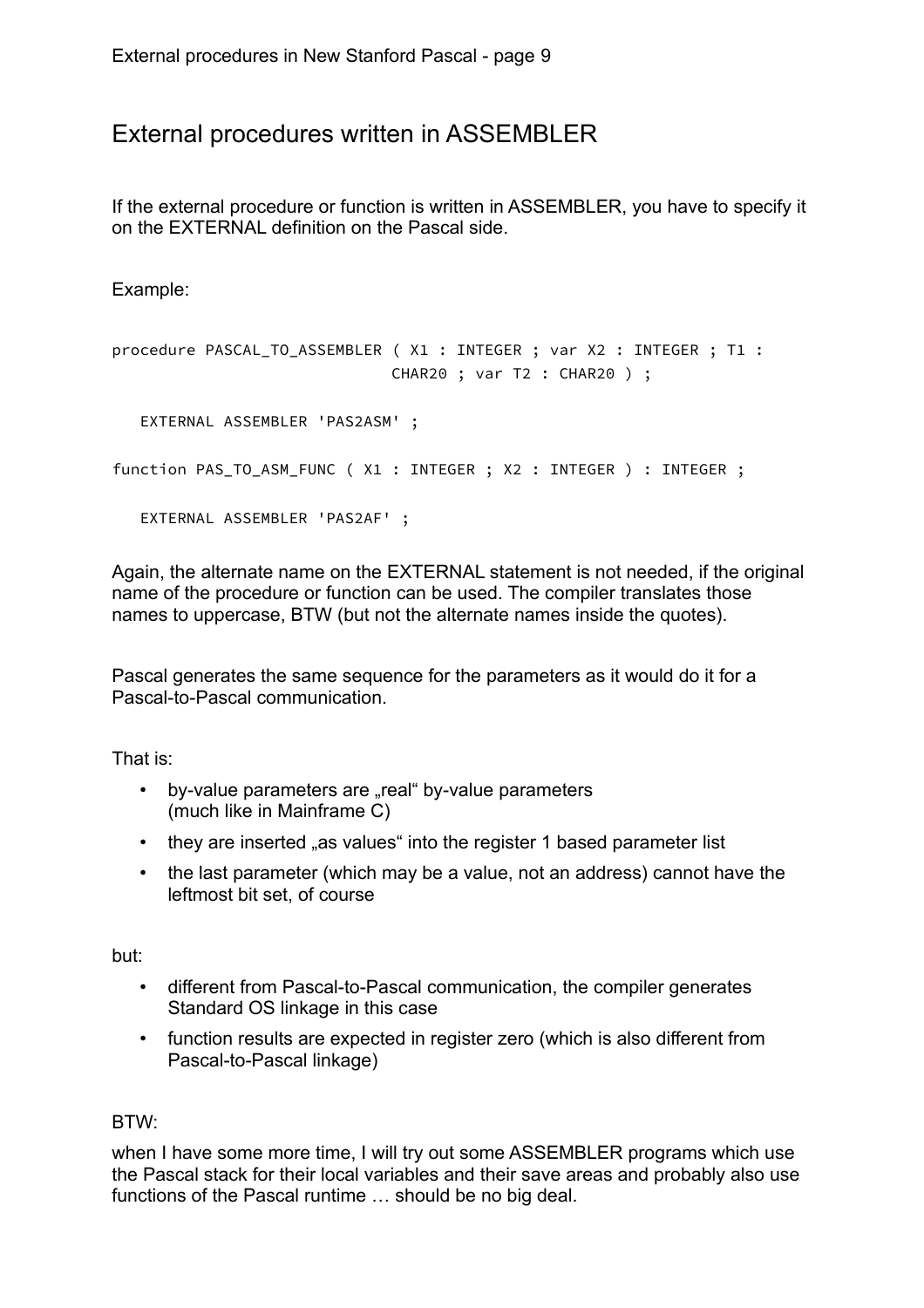Let's look again at the Pascal "prototype" of the external ASSEMBLER procedure:

procedure PASCAL\_TO\_ASSEMBLER ( X1 : INTEGER ; var X2 : INTEGER ; T1 : CHAR20 ; var T2 : CHAR20 ) ;

```
 EXTERNAL ASSEMBLER 'PAS2ASM' ;
```
this means, that the parameter list of the procedure looks like follows:

- offset 0: X1 (value)
- offset 4: X2 (address)
- offset 8: T1 (character 20, value)
- offset 28: T2 (address of character 20)

the parameter list ends at offset 32.

You have to take this into account, when writing the external procedure in ASSEMBLER. Look here:

```
PAS2ASM TITLE 'ASSEMBLER SUBROUTINE CALLABLE FROM PASCAL'
*
**************************************************************
* Pascal prototype =
*
* procedure PAS2ASM ( X1 : INTEGER ;
* var X2 : INTEGER ;
* T1 : CHAR20 ;
* var T2 : CHAR20 ) ;
*
* EXTERNAL ASSEMBLER 'PAS2FTN' ;
**************************************************************
*
PAS2ASM CSECT
        STM R14,R12,12(R13)
        LR R11,R15 LOAD BASE REGISTER
        USING PAS2ASM,R11
        LA R15,SAVEAREA
        ST R15,8(R13)
        ST R13,4(R15)
        LR R13,R15
```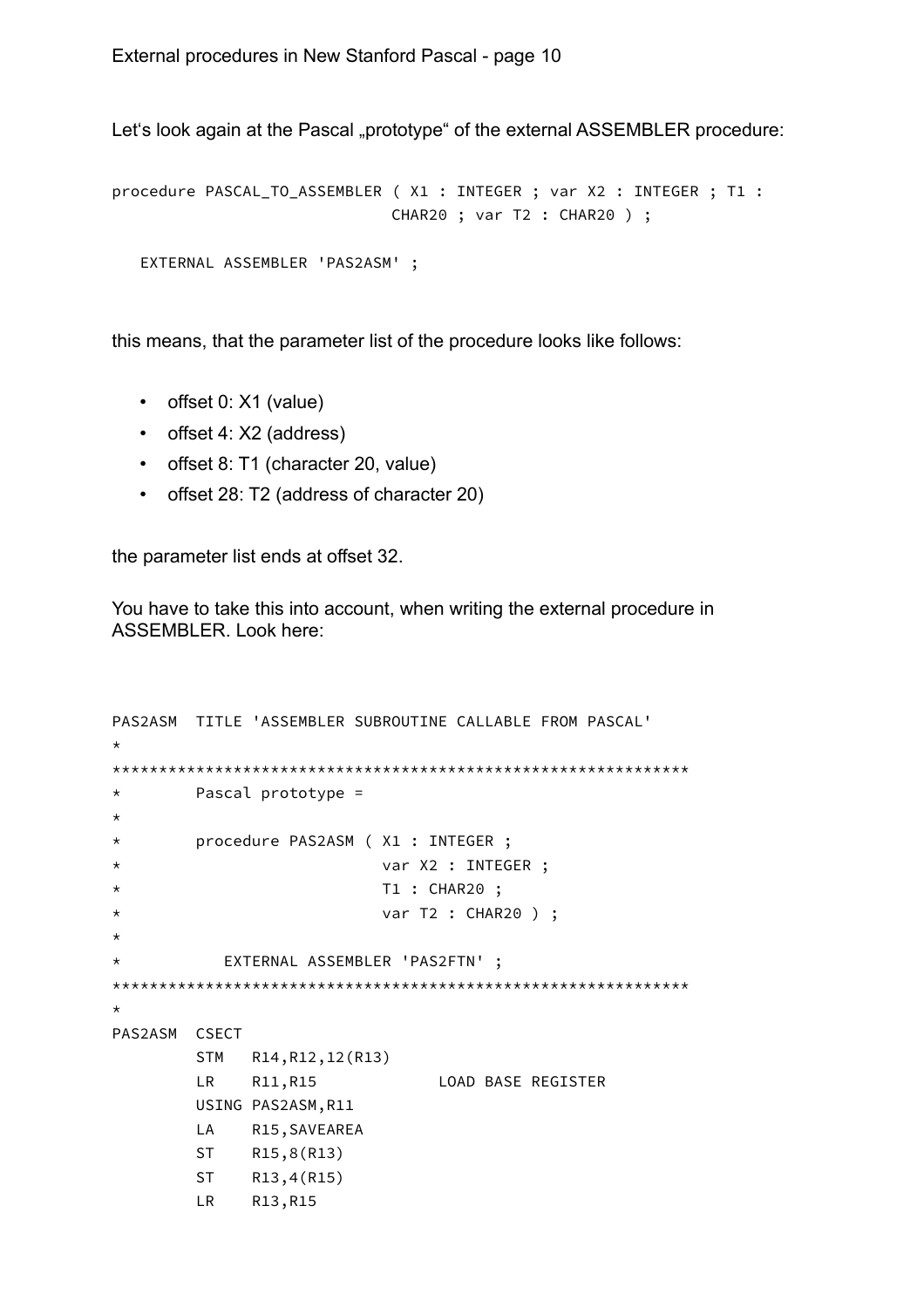#### External procedures in New Stanford Pascal - page 11

 $\star$ fetch parameters  $\star$  $\star$  $L \t R2,0(R1)$  $= X1$  (by value)  $L$  $R3,4(R1)$ = ADDR of X2 (by addr)  $LA$   $R4, 8(R1)$ = ADDR of T1 (by value)  $R5, 28(R1)$  $L = 1$ = ADDR of T2 (by addr)  $\star$  $\star$ work on parameters  $\star$ **LA** R6,7  $ST$  R6,0(R3) set X2 to 7  $\star$ 0(20,R5),=CL20'String from PAS2ASM' set T2 **MVC** exit (return to caller)  $\star$ EXIT DS 0H L  $R13,4(R13)$ LM R14, R12, 12 (R13) XR R15, R15 **R14 BR EJECT** definitions  $\star$ **DS** 0D SAVEAREA DS 18F  $\star$ REGISTER ASSIGNMENTS  $\star$  $\star$ REGEOU  $\star$ END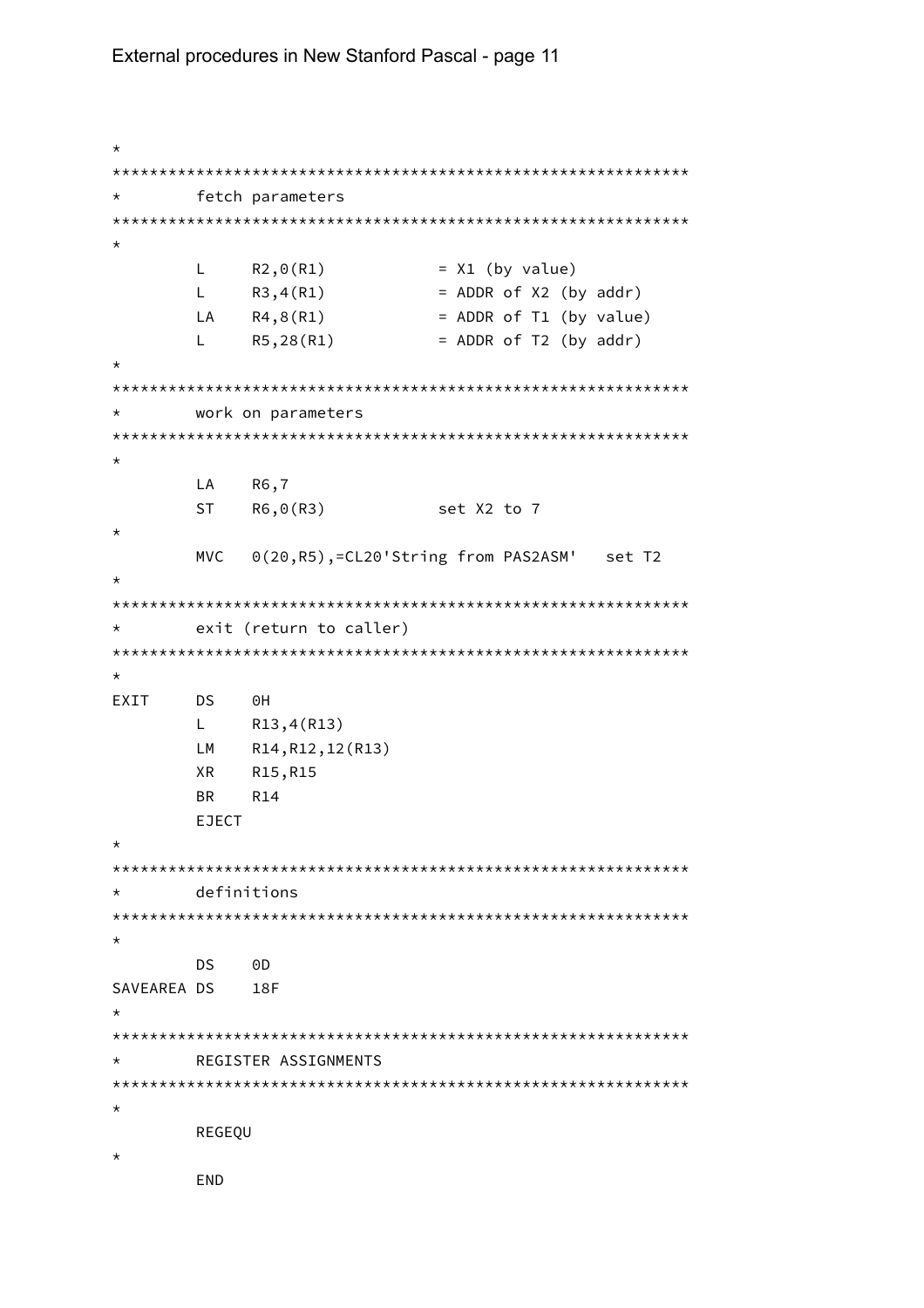### External functions written in ASSEMBLER

The external function in the sample program has this prototype:

```
function PAS_TO_ASM_FUNC ( X1 : INTEGER ; X2 : INTEGER ) : INTEGER ;
```

```
EXTERNAL ASSEMBLER 'PAS2AF' ;
```
so we simply have to fetch two parameters (integers) from the parameter list (by value) and put the result into register zero. The result in this case is meant to be  $(X1 + X2)$  DIV 2.

Look here:

```
PAS2AF
      TITLE 'ASSEMBLER FUNCTION CALLABLE FROM PASCAL'
\starPascal prototype =
\star\starfunction PAS_TO_ASM_FUNC (X1 : INTEGER ;
\starX2 : INTEGER ) : INTEGER ;
\starEXTERNAL ASSEMBLER 'PAS2AF' ;
\starPAS2AF
      CSECT
      STM R14, R12, 12 (R13)
      LR 1
          R11, R15
                       LOAD BASE REGISTER
      USING PAS2AF, R11
         R15, SAVEAREA
      LA
      ST
         R15, 8(R13)ST<sub>2</sub>
          R13, 4(R15)LR.
          R13, R15
\overline{1}fetch parameters
\star\starLR2,0(R1)= X1 (by value)
      \mathsf{L}R3,4(R1)= X2 (by value)
```